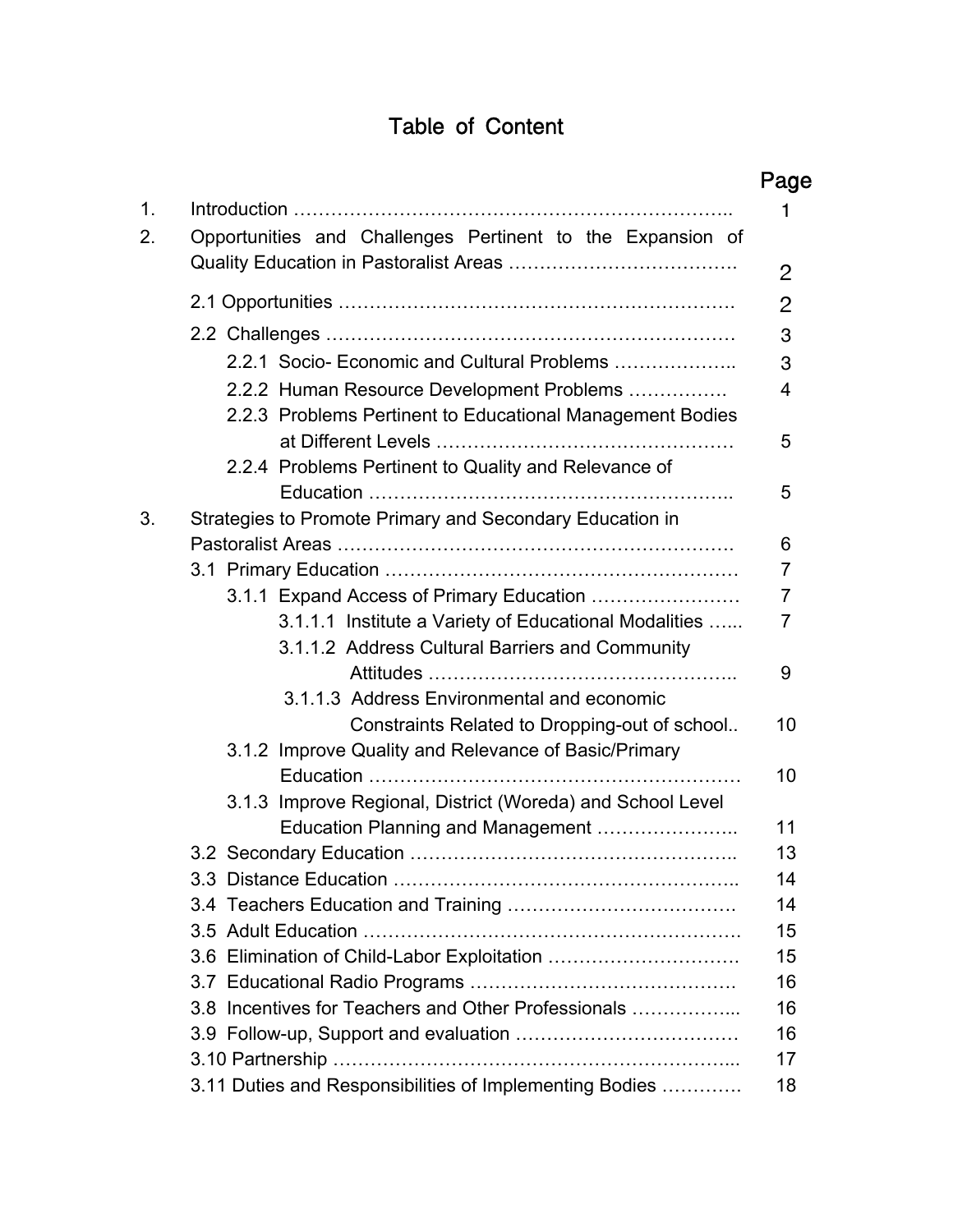### **1. Introduction**

The provision of education to all citizens has become an international issue and a national agenda now-a-days. Any individual irrespective of age, gender, social status has the right to education as it is stipulated in the provisions of the human rights of the united Nations. This right is also enshrined in the constitution of the Federal Democratic Republic of Ethiopia.

Accordingly, a new Education and Training policy that is aimed at tackling the deep-rooted problems of access, quality, relevance and equity of the education system, and providing quality education to all citizen has been put in place and is being implemented in all educational institutions throughout the country. The policy document underscores that education should impart scientific and practically applicable knowledge and skills so that it can be a vital tool for solving problems. Furthermore, it unequivocally articulates the commitment of the government to offer special support to marginalized areas that were deprived of educational services in the past, as well as devise strategies that would promote the enrollment of girls in education. In spite of the prevalence of the above-stated conducive policy environment for the expansion of relevant and quality education in the country, the development of the education sector in pastoralist areas has never been up to expectation.

The Pastoralist areas had suffered a long period of neglect and marginalization under past governments. Consequently, basic development infrastructures and social services, including education and training in these areas are very meager. Various research findings illustrate that the salient problems of pastoralists are closely associated with the socio-economic and natural environment they are found in. These include drought, poverty, school distance, harmful traditional practices, etc... During the last five years, the government of Ethiopia has given special attention and support to the development of education in pastoralist areas. Accordingly, on the basis of the Education and Training Policy, the third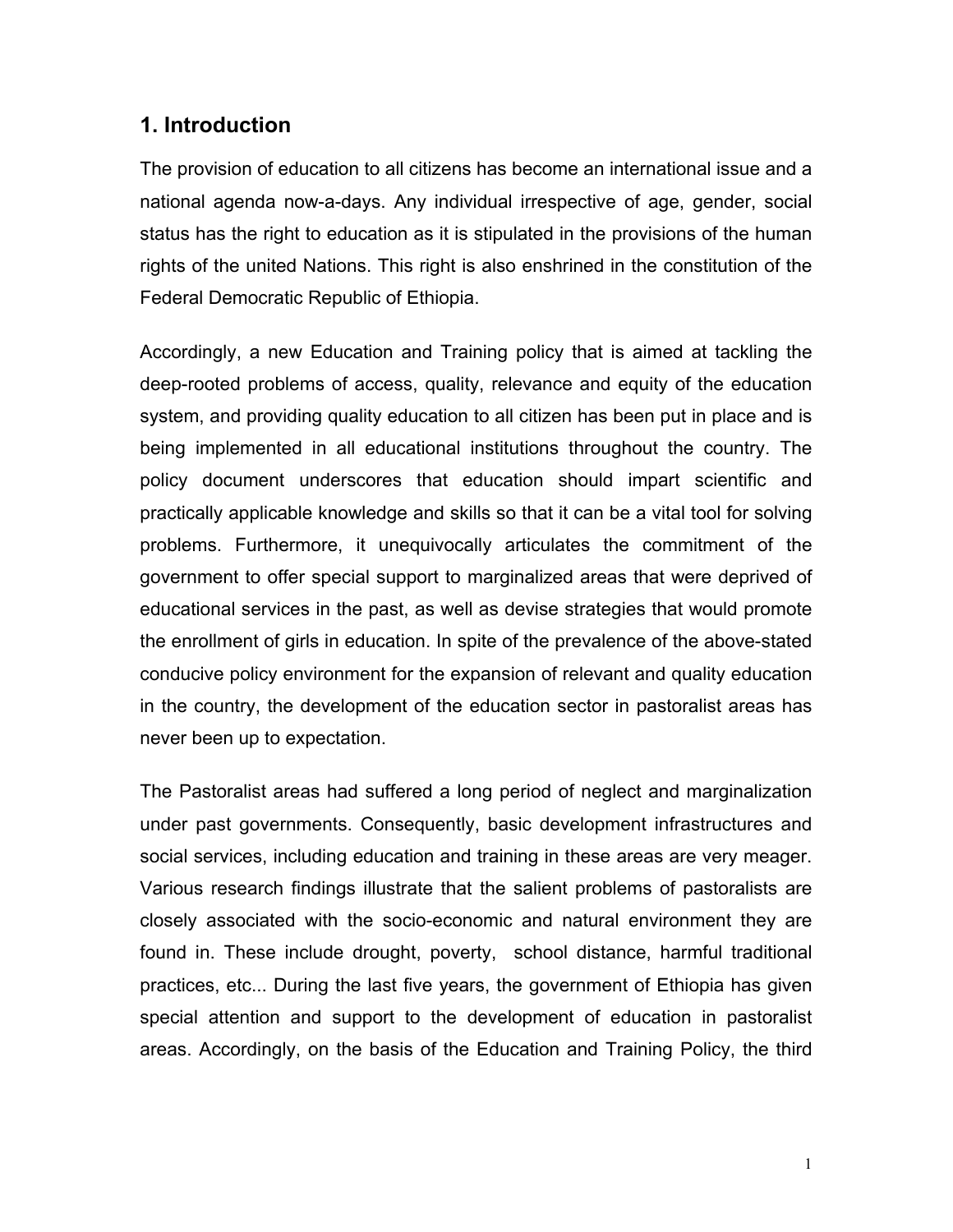Education Sector Development Program has given due consideration to mainstream pastoralist education in all the sub-sectors of the education system.

It is true that the conducive conditions created for the development pastoralist education have resulted in some increment in enrollment in pastoralist areas. However, the rate of growth still remains very sluggish compared to what has been aspired and what has been achieved at country-wide level. For instance, the average primary Gross Enrollment Ratio for the country in 2005-06 (1998 E.C) grew to 91.3% .But the average primary GER for Afar and Somali regions in the same year was merely 21.9% and 30.3% respectively. The data vividly illustrates that tackling the discrepancies of education in the pastoralist regions demands the concerted effort of all stakeholders and employment of multifaceous strategies appropriate to the way of life of pastoralists. This in turn has necessitated the preparation of this strategy document on the highly timely issue of promoting primary and secondary education in the pastoralist areas of the country.

# **2. Opportunities and Challenges Pertinent to the Expansion of Quality Education in Pastoral Areas**

#### **2.1 Opportunities**

The major favourable conditions available for the expansion of quality education in pastoralist areas include:

- The implementation of decentralized administrative and education system at wereda level and the consequent reduction of the bureaucratic ups and downs, acceleration of the decision making process, harmonization between Go and NGO led development projects as well as enhancement of community participation and sense of ownership in developmental activities.
- The availability of clear policy directions and strategies for socio-economic development at federal government level.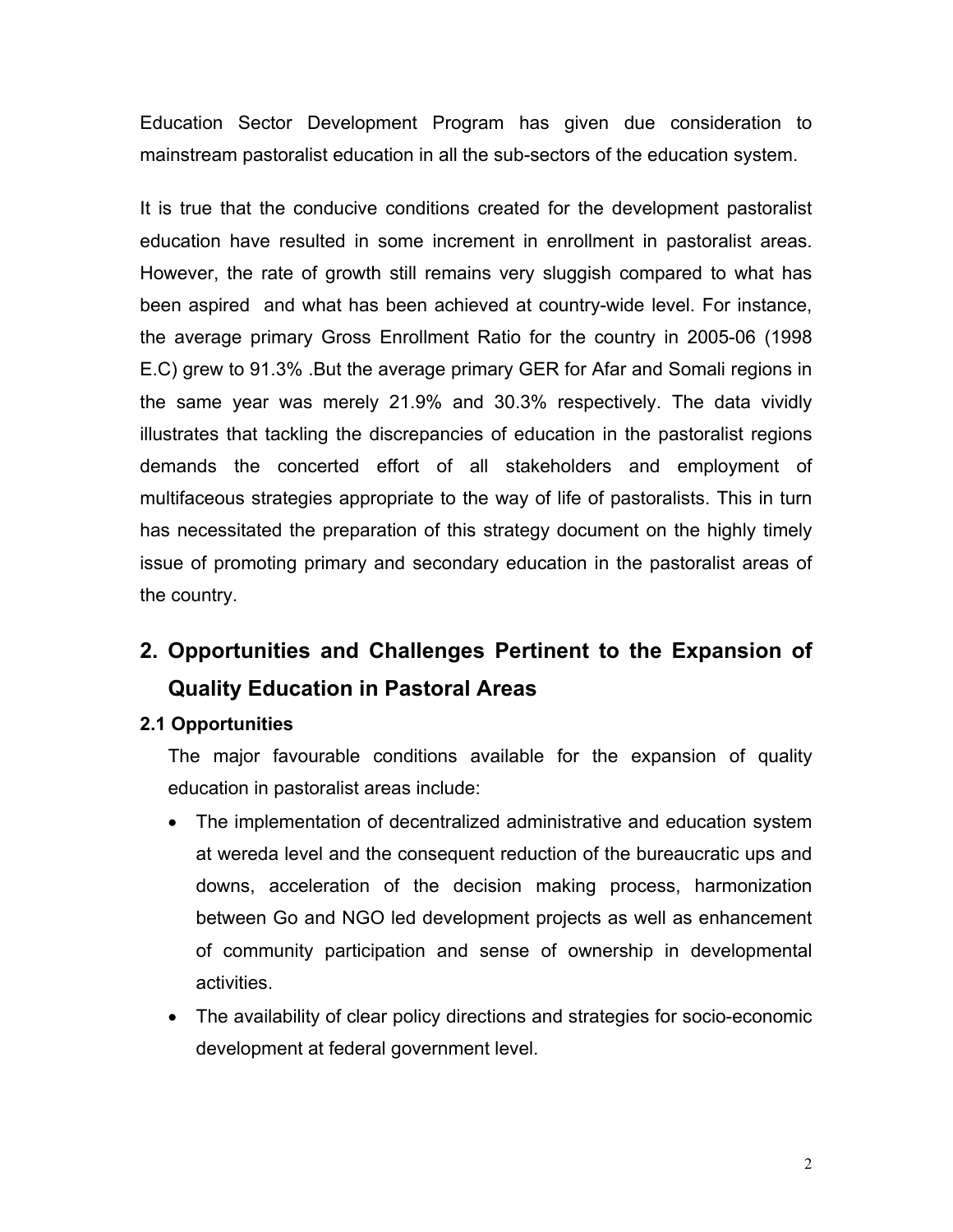- The establishment of a federal special support board composed of sector ministries including Ministry of Education, a corresponding Technical Committee composed of experts drawn from sector ministries and sections within sector ministries that are responsible for providing special support to pastoralist and agro-pastoralist regions in their respective sectors including the education sector.
- The commencement of inter- regional cooperation in which pastoralist and agro-pastoralist regions receive support and benefit from the experiences of neighbouring regions in various development sectors including the education sector.
- The designing and endorsement of five-year strategic plans in various development sectors including the education sector by pastoralist regions.
- The prevalence of conducive policy directions that encourage local and international NGOs to be engaged in pastoralist education along with the government.

# **2.2 Challenges**

Although the federal and regional governments of the pastoralist regions as well the community at large are collaborately making significant endeavors to provide pastoralists with quality education, national and regional studies indicate that what remains to be done is by far greater than what has been accomplished**.** Moreover, discussions held with experts and officials of education bureau of pastoralist regions in various consultative meetings have revealed the prevalence of numerous bottlenecks that hinder the expansion of quality education in pastoralist areas. The major ones are presented below.

# **2.2.1. Socio-Economic and Cultural Problems**

• The long period of marginalization the pastoralist areas had suffered under past governments which had been more acute than what was experienced by the other parts of the country.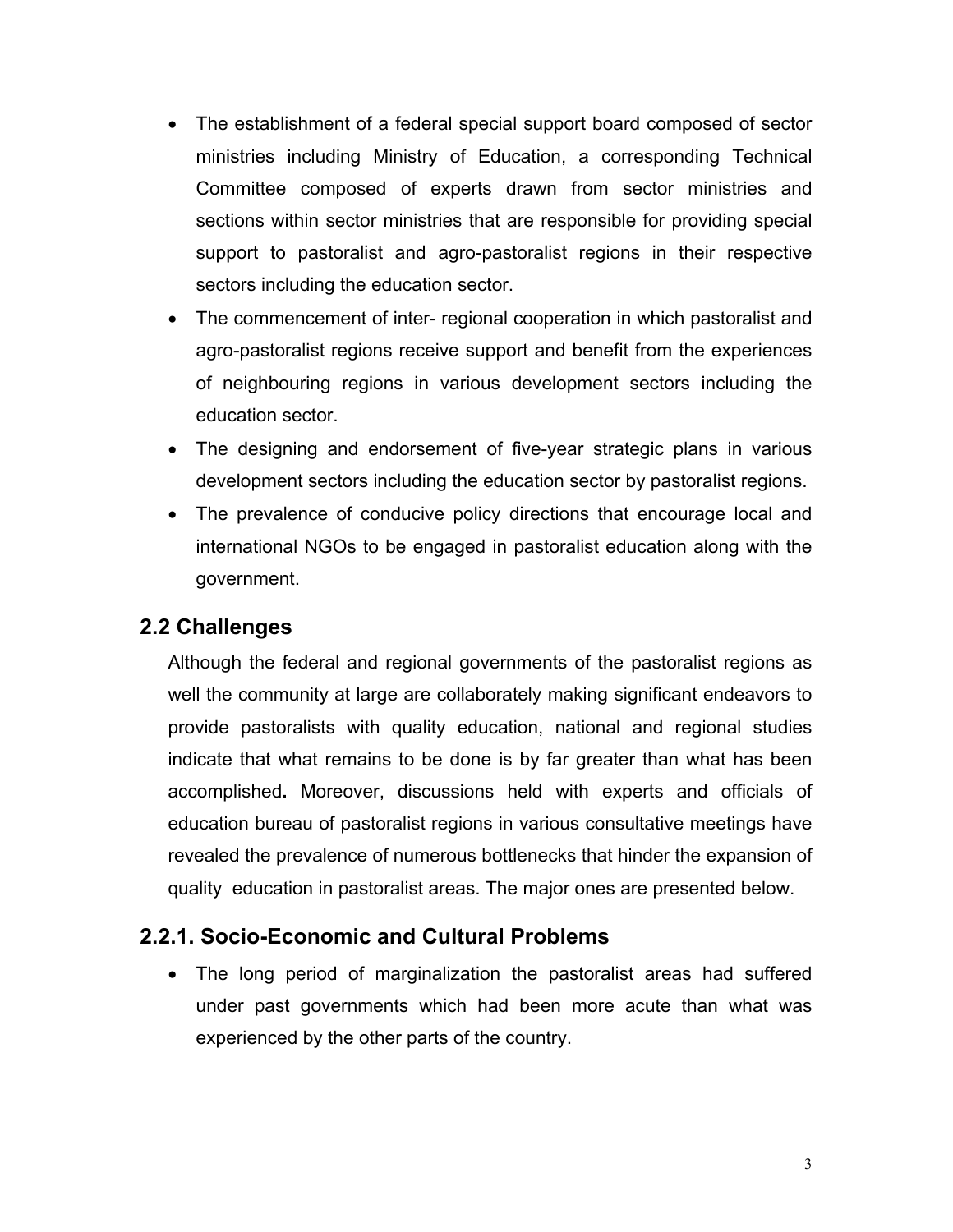- The down-trodden economic status of pastoralists that is mainly based on backward animal rearing practices and severely limits their capacity to support the education system financially and materially.
- The deterrent impact of mobility and low density of population that has made the building of infrastructures and social services (road, water, health, education, etc) difficult and the consequent inability of addressing the educational needs of pastoralists through formal schools alone and high dropout rate of children particularly girls, due to school distance
- Inequitable distribution of educational services between urban and rural areas, males and females as well as among woredas of pastoralist regions.
- Low level of awareness on the importance of education and reluctance to send girls to school on the part of pastoralists that stems from deep-rooted backward mind-set and harmful traditional practices.
- Occasional conflicts among different clans that arise from scarcity of pasture and water, and the subsequent displacement of families and dropping-out of school on the part of students.
- The vulnerability of pastoralist areas to repeated drought and food shortage which inturn forces students to drop-out of school in many areas where the problem is acute and school feeding program is not put in place.
- The demand for child labor in the various economic activities of the family and household chores.

# **2.2.2. Human Resource Development Problems**

- Capacity problem on the part of the majority of officials and professionals at various levels of the regional education structure to execute their respective jobs efficiently.
- High turn-over of officials .
- Shortage of qualified manpower at regional, woreda and school levels.
- Improper utilization of scarce regional resources.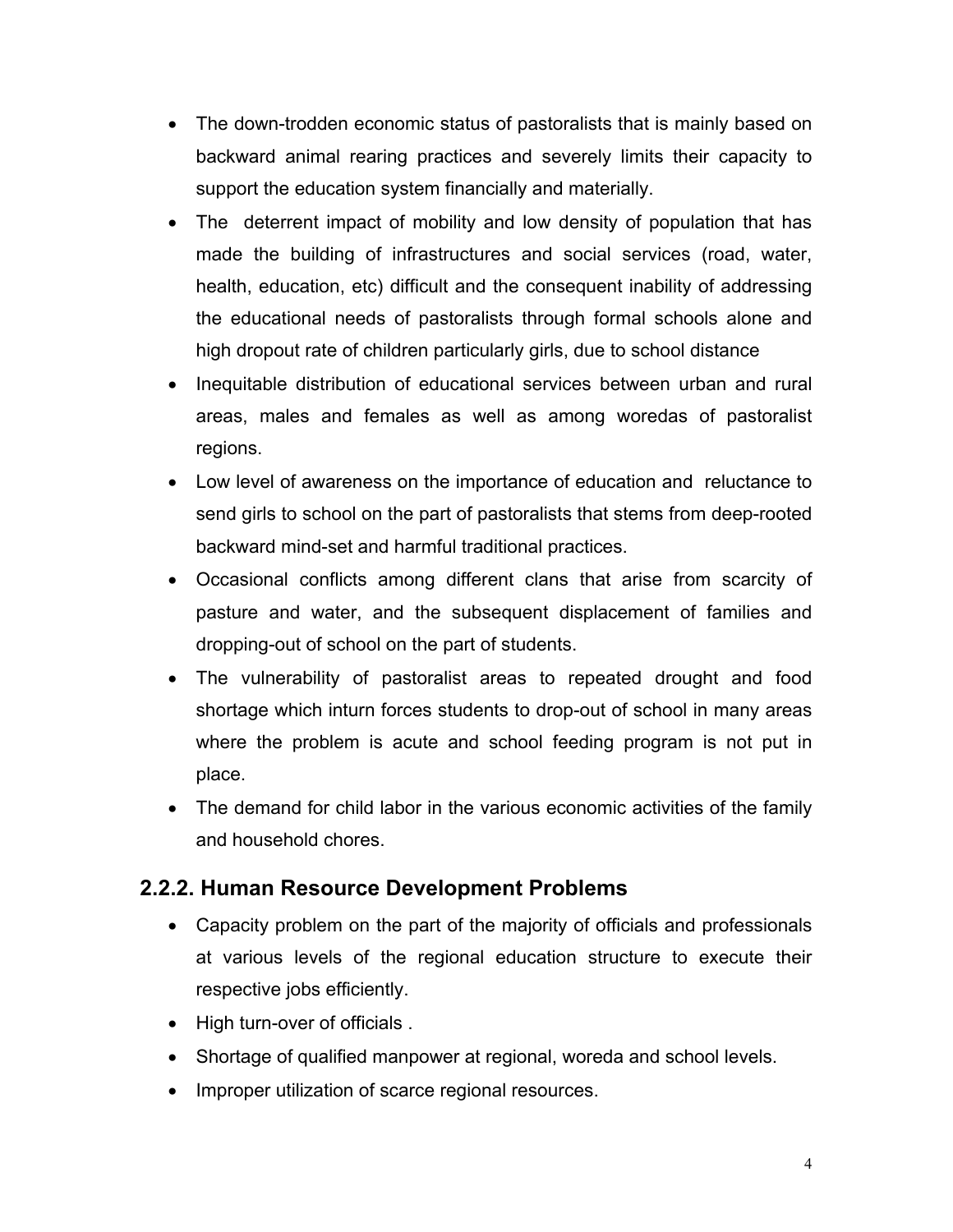- Weak supervision, planning, monitoring and evaluation system and training deficiencies on the part of the professionals assigned for the activities.
- Shortage of teachers and unsatisfactory level of commitment on the part of teachers who are currently serving.
- Absence of incentives that could be instrumental to employ teachers and other professionals in sufficient number and retain them in their work for sufficiently long period of time

# **2.2.3 Problems Pertinent to Educational Management Bodies at Different Levels**

- Failure on the part of management bodies at regional and woreda levels to give due attention to the education sector in general and ABE in particular; for instance ,failures to allocate sufficient budget for the sector, to pay the salary of ABE facilitators on time, to seek solutions to the problems of the sector on the basis of feedbacks obtained through monitoring and evaluation.
- Lack of coordination and joint planning of concerned stakeholders in the special support offered by the federal Ministry of Education to pastoralist regions prior to 1999 E.C , and the need to do more to strengthen the level of Coordination attained at present.
- Deficiency of capacity on the part of educational management bodies at various levels to mobilize the community for the development of the education sector.
- The extremely insignificant representation of women in Educational management positions.

# **2.2.4 Problems Pertinent to Quality and Relevance of Education**

• Absence of variety of Educational delivery modes that are compatible with the way of life of pastoralists .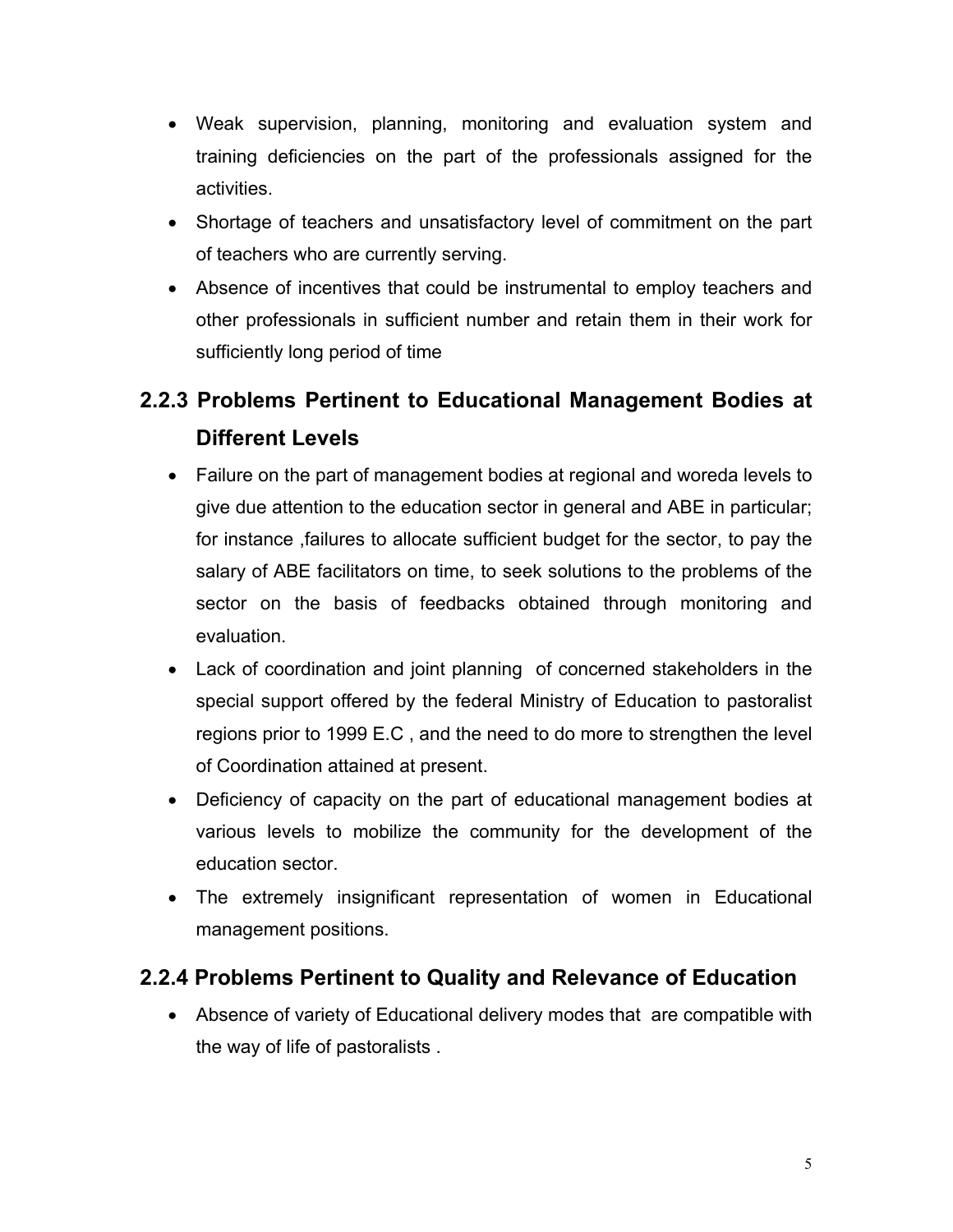- Failure of the curricula designed for pastoralists to take into account their socio-economic and cultural realities.
- Low quality of teaching-learning materials produced for primary education.
- Inability to deliver at least the first cycle of primary education (Grades 1-4) in the vernacular language of pastoralist children (e.g. Afar region).
- Acute shortage of teaching-learning materials and teaching aids in primary schools in pastoralist regions, particularly in somale region.

# **3. Strategies to Promote Primary and Secondary Education in Pastoralist Areas**

The development of the Education sector plays a decisive role in laying a firm basis for the flourishment of the democratic system that is taking root in our country and enable the society the fruits of development and good governance. When it comes to making quality education accessible to all citizens in pastoralist areas, it is imperative to design comprehensive strategies that objectively take into account the peculiar way of life, socioeconomic and natural environments of the pastoralist population . Indeed, one of the vital lessons learnt from past experiences is the impossibility of addressing the educational needs of pastoralist children through conventional schooling alone.

Thus, the employment of all feasible alternative delivery modes to ensure increment in the rate of enrollment and equity, and eventually realize the «Education for All » and the «Millennium Development » goals of Education has become the urgent task of the day. To this end, this document has come up with salient strategies that would enhance primary and secondary education in the pastoralist areas of the country.

# **Objective**

• Expand access to equitable, quality and relevant Education in pastoralist areas with the active participation of the community.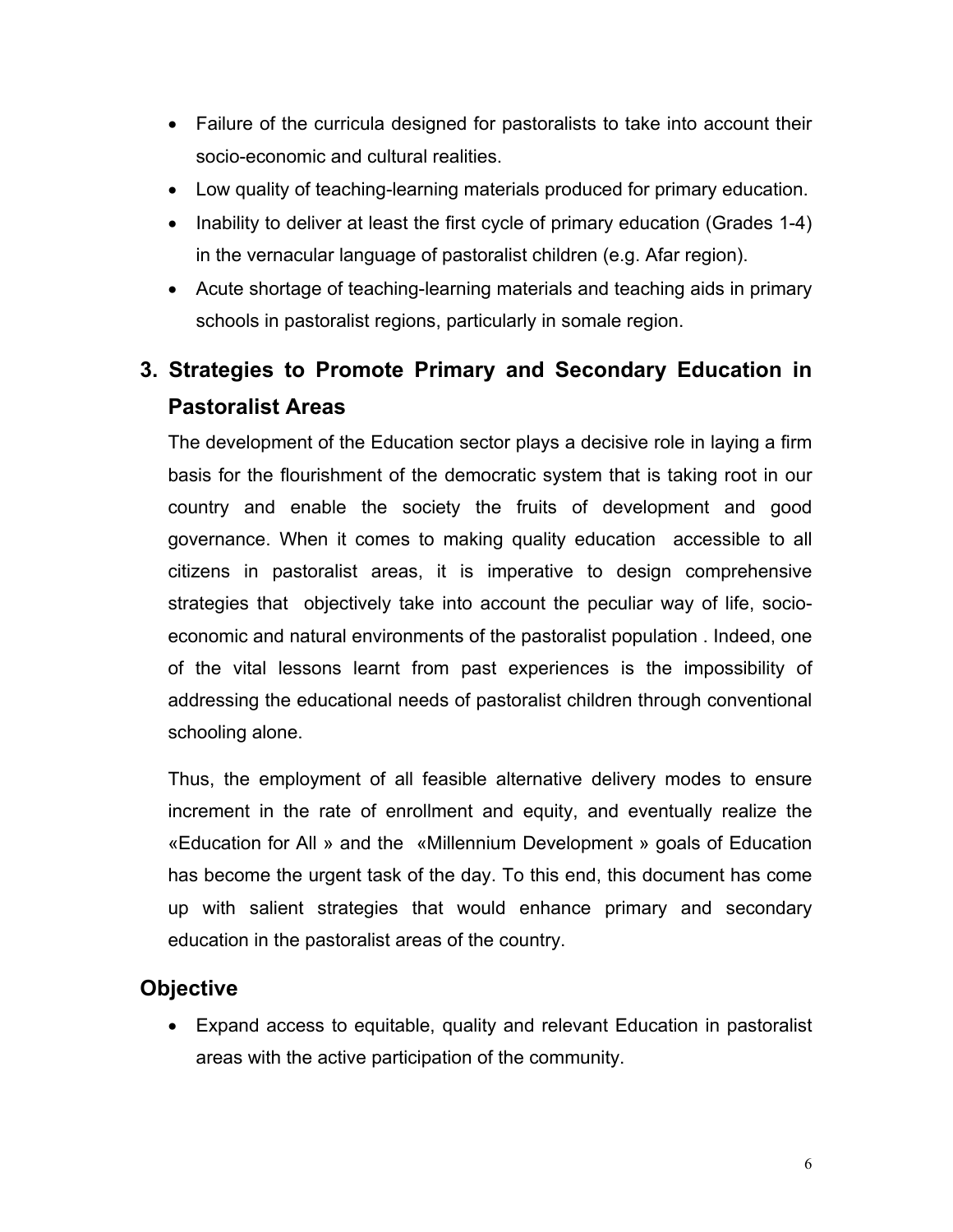• Bridge the huge gap of participation in Education that prevails between pastoralist areas and other parts of the country.

# 3.1 **Primary Education**

#### **3.1.1 Expand Access of Primary Education**

The following strategies are put in place to make primary education accessible to children in pastoralist areas.

### **3.1.1.1 Institute a Variety of Educational Modalities**

#### **a. Alternative Basic Education**

- Build low-cost village schools in areas where the community is settled permanently or for at least 8 consecutive months in a year.
- Use Koranic Schools, which are found in most villages of pastoralist areas, as venues for alternative basic education with the permission of the community and religious leaders. Note that ABE offered in Koranic Schools is secular and hence distinct from the religious education given by the institutions.
- Make the time of learning flexible i.e., let the beneficiary community decide the time of learning and create a child friendly teaching – learning environment .
- Develop localized ABE curriculum that is equivalent to that of formal basic education. (Grade  $1 - 4$ )
- Recruit people who have better qualification from the locally available educated manpower as ABE facilitators, giving priority to females, and offer them pre-service and in-service training.
- Mobilize and develop a sense of ownership in the community so as to enable it to actively participate in Educational planning, building schools monitoring and evaluation, etc; To this end, upgrade the level of awareness and capacity of representatives of the community through continuous orientation and training.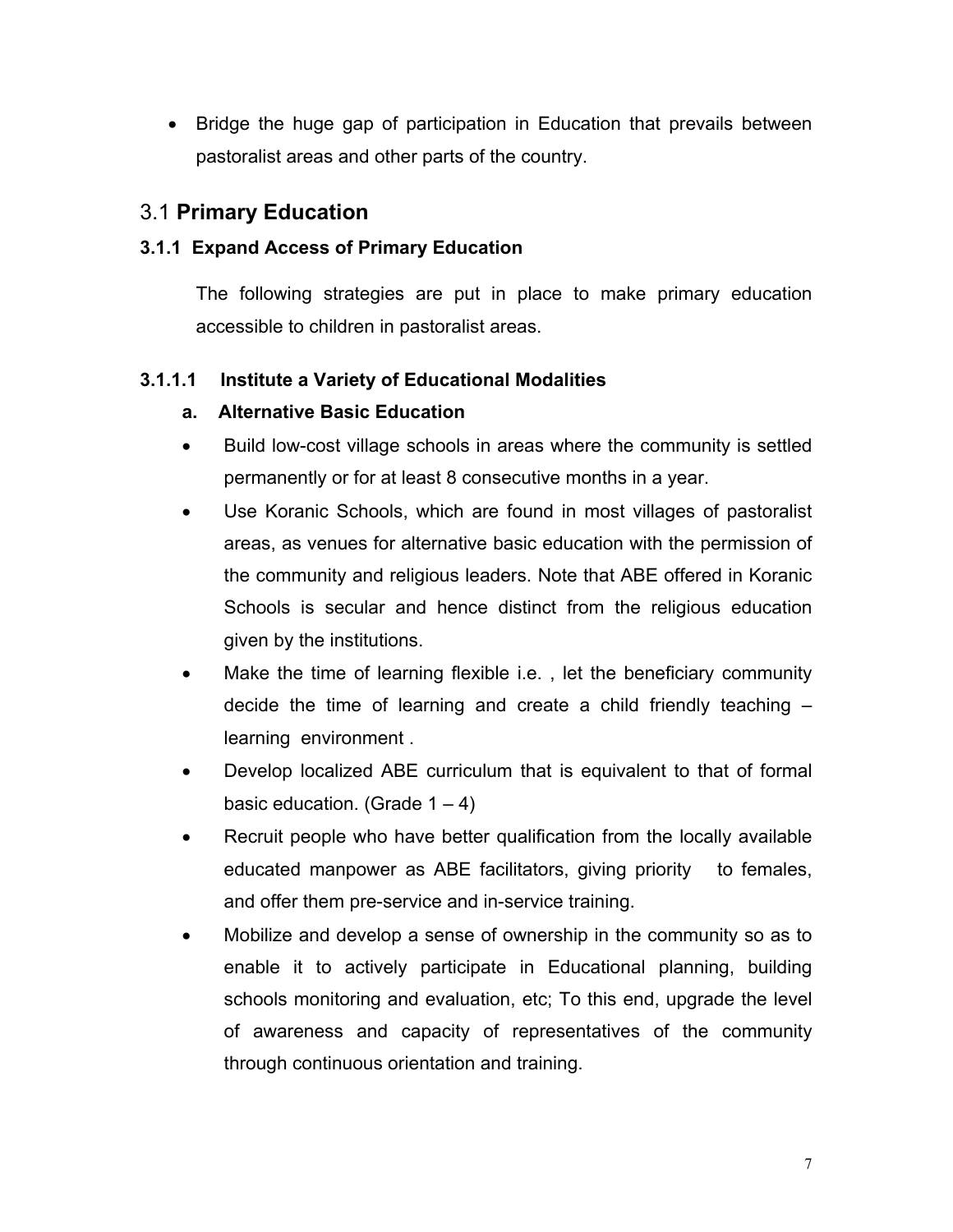- Mainstream Alternative Basic Education as an integral part of the education system, entrust the responsibility of leading and coordinating the program to Educational Programs and Supervision Department at regional level, and create conducive situation in which the head of the Regional Education Bureau makes close follow-up and support to the program.
- Monitor and evaluate the program continuously and use the feedbacks obtained to improve the program.

#### **b. Mobile Schools**

- Provide alternative basic education through mobile schools (tents easily moveable and simple structures that can provide shelter, flexible black boards, mat, etc) in areas where the duration of mobility of communities in a year is more than 4 months.
- Study the mobility pattern of pastoralists, water points where they make temporary shelters in large numbers , etc before starting mobile education services.
- Provide semi-mobile education by establishing temporary on-site schools in areas where mobile communities make a short stay to ensure the continuity of education offered in the permanent villages of the communities.

#### **c. Para-boarding Schools**

- Establish low-cost para-boarding schools that are in harmony with the life Condition of pastoralists and in which the community makes active participation in terms of providing locally available building materials and labor as well as managing the schools, for second-cycle of primary education (priority should be given to females students in case of capacity limitation for admission)
- Devise strategies that would enable both formal and para-boarding schools to generate their own income so that they can share the cost of education.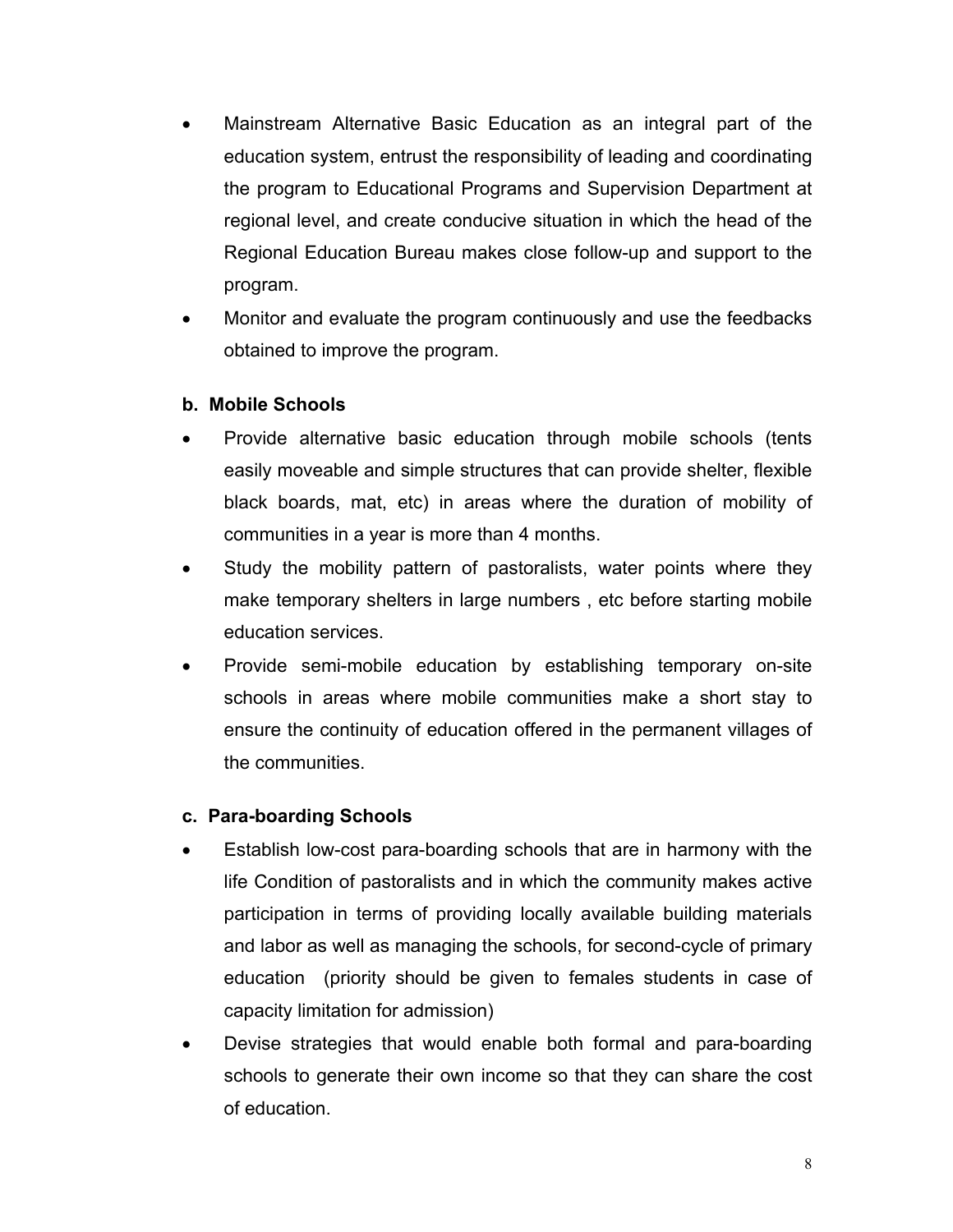#### **d. Hostels**

• Enable pastoralist children and youth who reside in areas where there are no second-cycle primary schools to continue their education by building low-cost hostels for them in areas where the schools are available.

### **e. Formal Primary Schools**

- Build low-cost formal primary schools in areas where settlement is sedentary and the size of population is sufficiently large.
- Build additional classrooms and facilities in existing primary schools that require expansion to accommodate new entrants.
- Increase enrollment in existing primary schools that are working below their capacity (low students population) by:
	- Introducing more flexible delivery schedules that can accommodate local objective realities and
	- Sensitizing the community to send its children to school.
- Use "Multi-grade" teaching approach in areas where the number of students in a grade level is too small to form a class, and provide training on the approach to teachers accordingly.
- Mainstream ABE graduates into near-by formal second-cycle primary schools, and in case such schools are not found in close proximity.
	- Place them in the low-cost boarding schools mentioned earlier, or
	- Raise a centrally-located ABE Center to second-cycle primary school level with the participation of beneficiary communities so that it can serve students coming from surrounding ABE centers.
- Produce adequate number of formal teachers for primary education.

# **3.1.1.2 Address Cultural Barriers and Community Attitudes**

• Raise the awareness of pastoral communities on such pertinent issues as gender roles, harmful traditional practices, early marriage, value of secular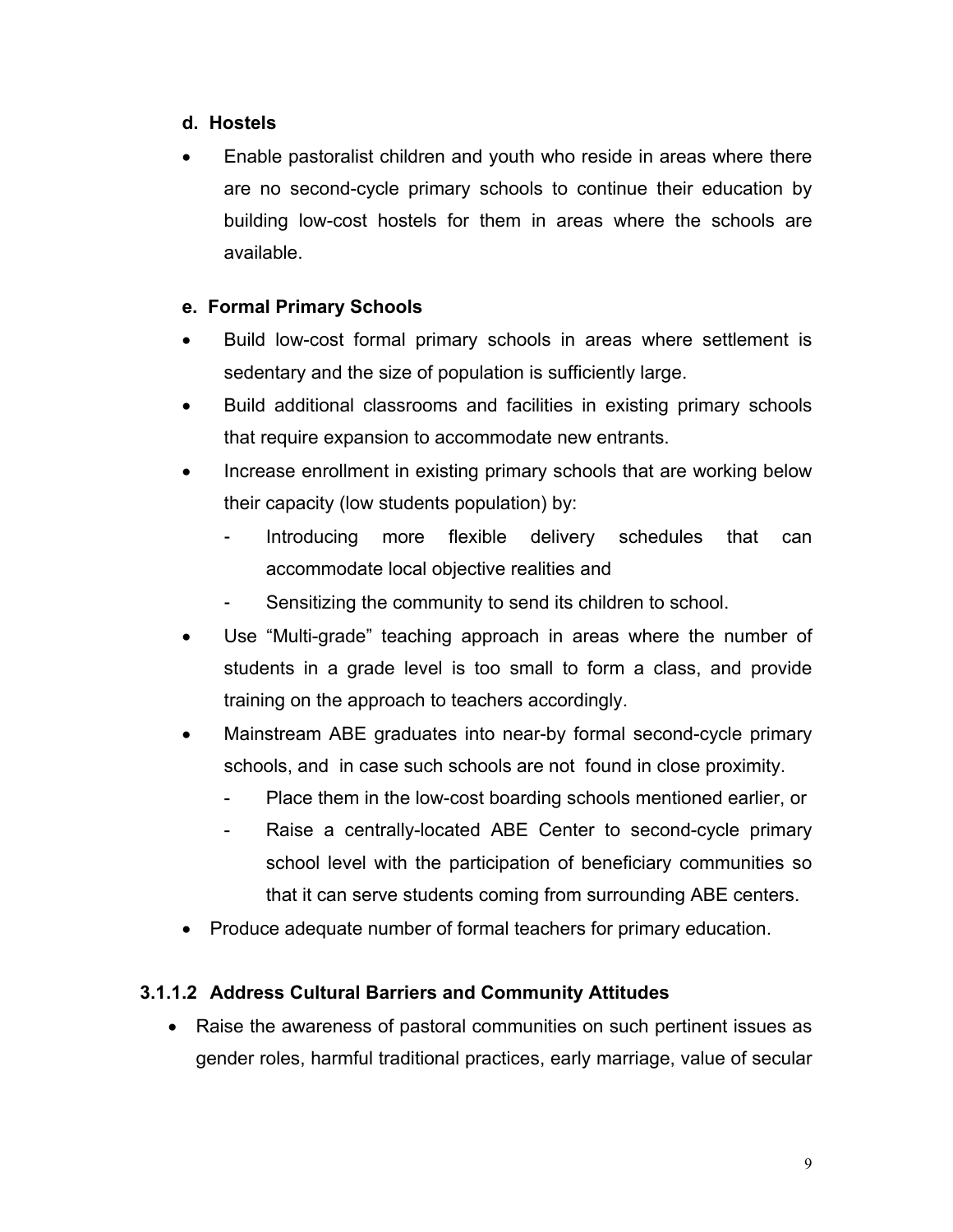education and co-education through continuous workshops, adult education programs, local radio programs, etc.

- Mobilize the community at large to the attainment of the goal of universal primary education in pastoralist areas.
- Utilize religious, pololital and community leaders as entry points to achieve the above stated goals.

# **3.1.1.3 Address Environmental and Economic Constraints Related to Dropping-out of School**

- Make water sources available at school/center sites.
- Provide separate latrines for boys and girls.
- Provide various support (stationeries, textbooks, clothing, etc.) to students, particularly female students who have difficulty to pursue their education because of object poverty.
- Expand school feeding program in areas of acute food shortage, along side with government's endeavors to make the community self-sufficient in food production, to deter students from dropping out of school, taking care that it does not lead to «dependency syndrome».
- Promote conflict resolution and peace education

### **3.1.2 Improve Quality and Relevance of Basic/Primary Education**

- Ensure that curricular materials produced for ABE and formal primary education:
	- Are related to the socio-economic and cultural realities of the pastoralist population,
	- Address critical issues prevalent in the society and
	- Follow the modular (self-instructional) approach in the preparation process.
- Develop the culture of preparing educational aids from locally available materials and with the active participation of students.
- Review and improve teaching-learning materials and attain a 1:1 studenttextbook ratio as far as possible.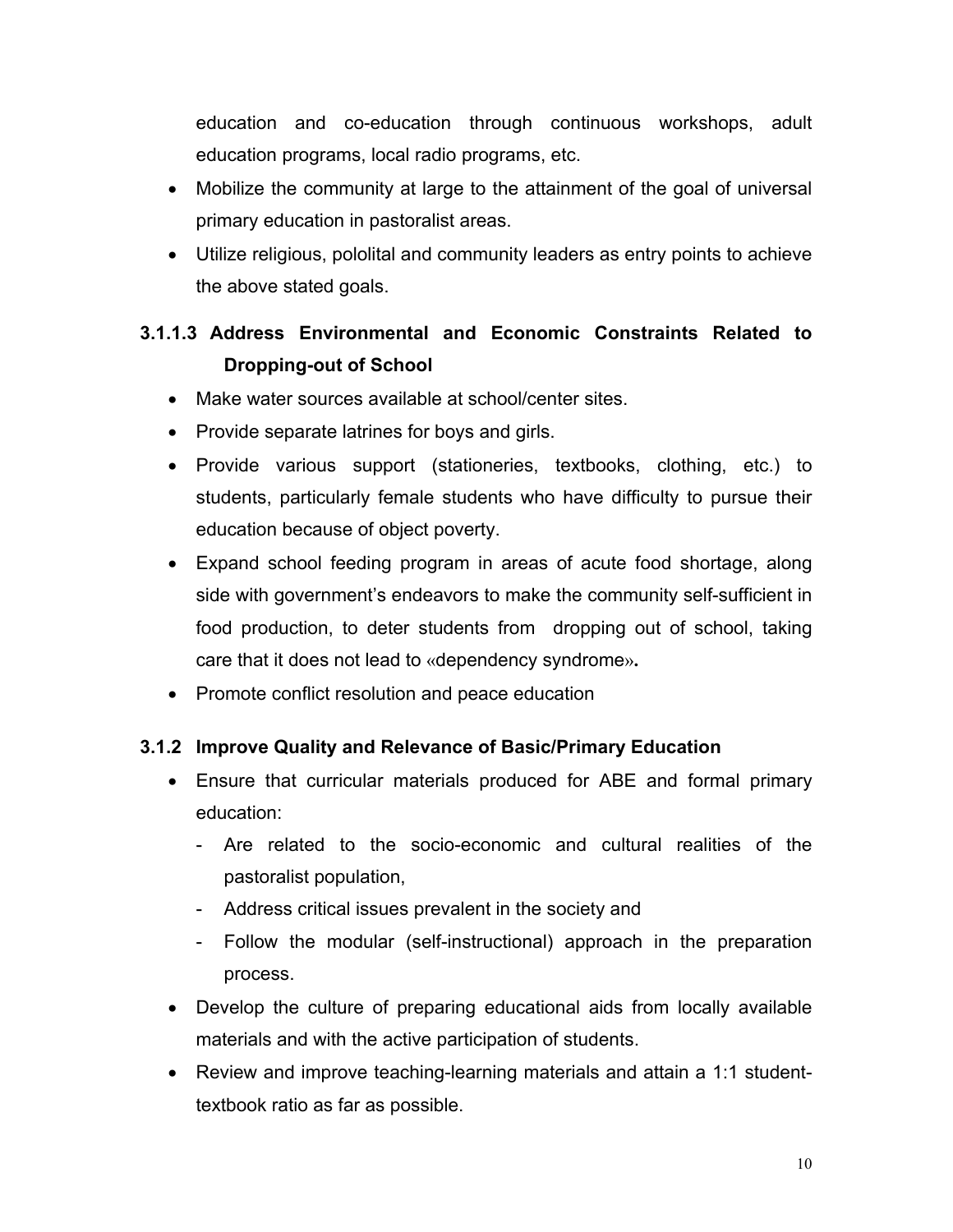- Use the mother tongue as medium of instruction both in ABE and formal primary education.
- Upgrade the professional competence of ABE facilitators and formal primary school teachers through continuous on-job training programs.
- Upgrade the academic qualification (level of education) of facilitators through distance education or evening sessions of formal schools and upon completion of their secondary education raise them to the status of certified teachers through a combined summer face-to-face training and distance education program.
- Make the teaching-learning process participatory and student-centered.
- Engage community leaders, partisans, etc., in the teaching-learning process so that they can share their rich experiences and play their due role in shaping the behavior of children.
- Organize ABE centers and near-by formal primary schools in clusters so that both can share resources, exchange experiences closely and continuously, and hence the quality of education offered will be improved.
- Likewise, organize primary schools into clusters to achieve the same goal.
- Offer close and frequent supervisory support to primary schools, particularly to ABE centers that desperately need such support most.

# **3.1.3 Improve Regional, District (Woreda) and School Level Education Planning and Management**

#### *Develop human resource through*

- Building capacity of Woreda Education Office & Regional Education Bureau (WEO and REB) staff through training, exposure visits, experience-sharing and ongoing professional development and mentoring.
- Opening opportunities for correspondence, distance education, with special outreach to people in remote areas.
- Establishing and/or respecting existing minimum requirements and experience for political appointees.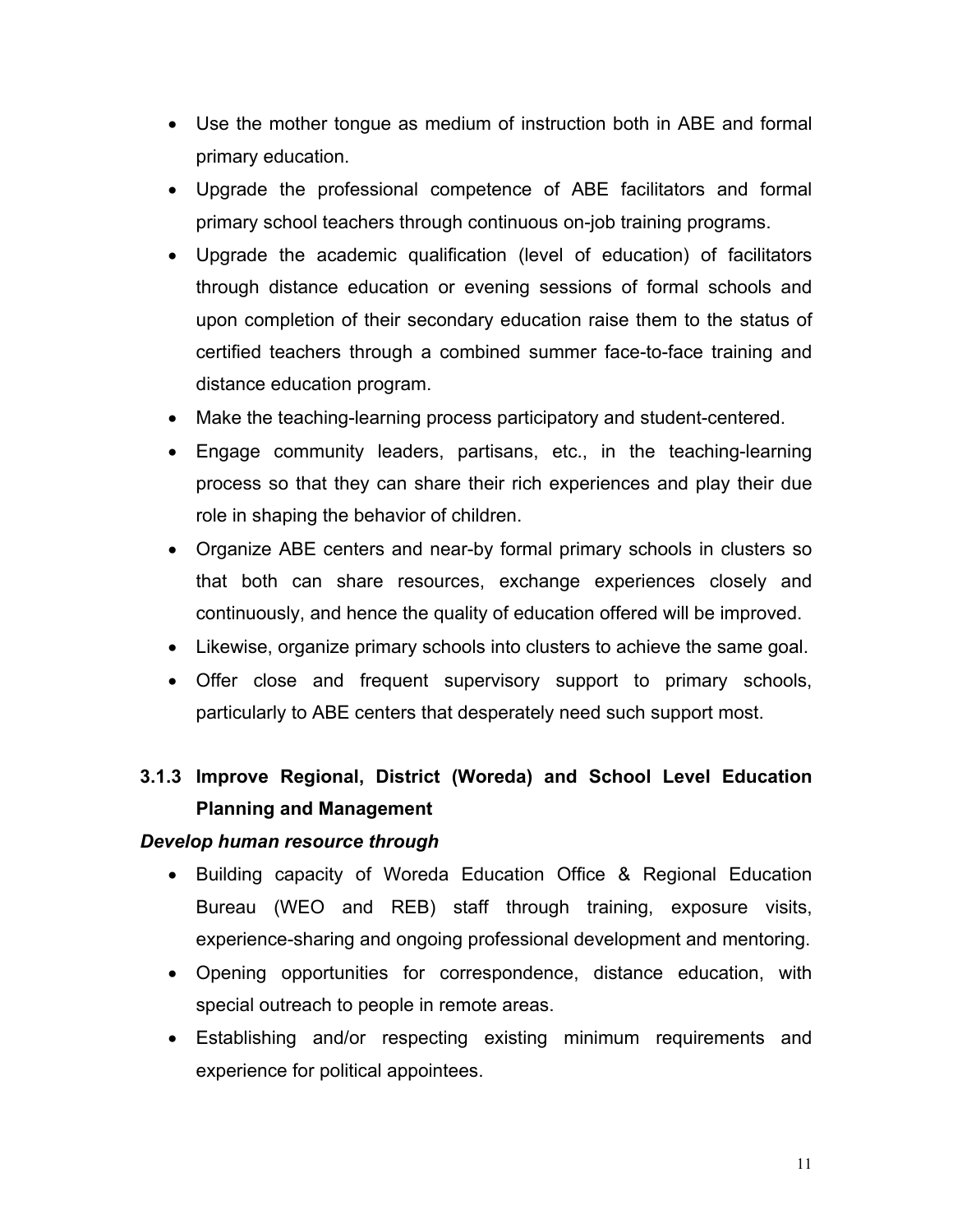- Recruiting personnel from other regions and utilizing national UN volunteers, as a short-term solution.
- Building the capacity of the Local Development Committees and the ABE Center Management Committees.

# **Developing a master plan to achieve education for all (UPE plan) at regional, woreda and local levels.**

#### *Build capacity in terms of facilities and infrastructure through*

- Adequately equipping education institutions with items needed to complete work.
- Ensuring adequate transport facilities for monitoring and supervision.

#### *Improve governance practices at regional and infrastructure through*

- Building trust, transparency, and improving communication between regional sectoral offices, between regional education bureau and woreda education offices, within woreda offices, and among differing group (clans, ethnicities, etc)
- Providing training in good governance, drawing other proven successful initiatives.
- Developing strategy to improve community participation in school management.

#### *Improve education budget allocation through:*

- Increasing amount allocated for education in these regions.
- Ensuring that a greater proportion of resources are allocated to non-salary recurrent education expenditures, in particular ABE, curriculum development and training.
- Preventing mismanagement or diversion of funds.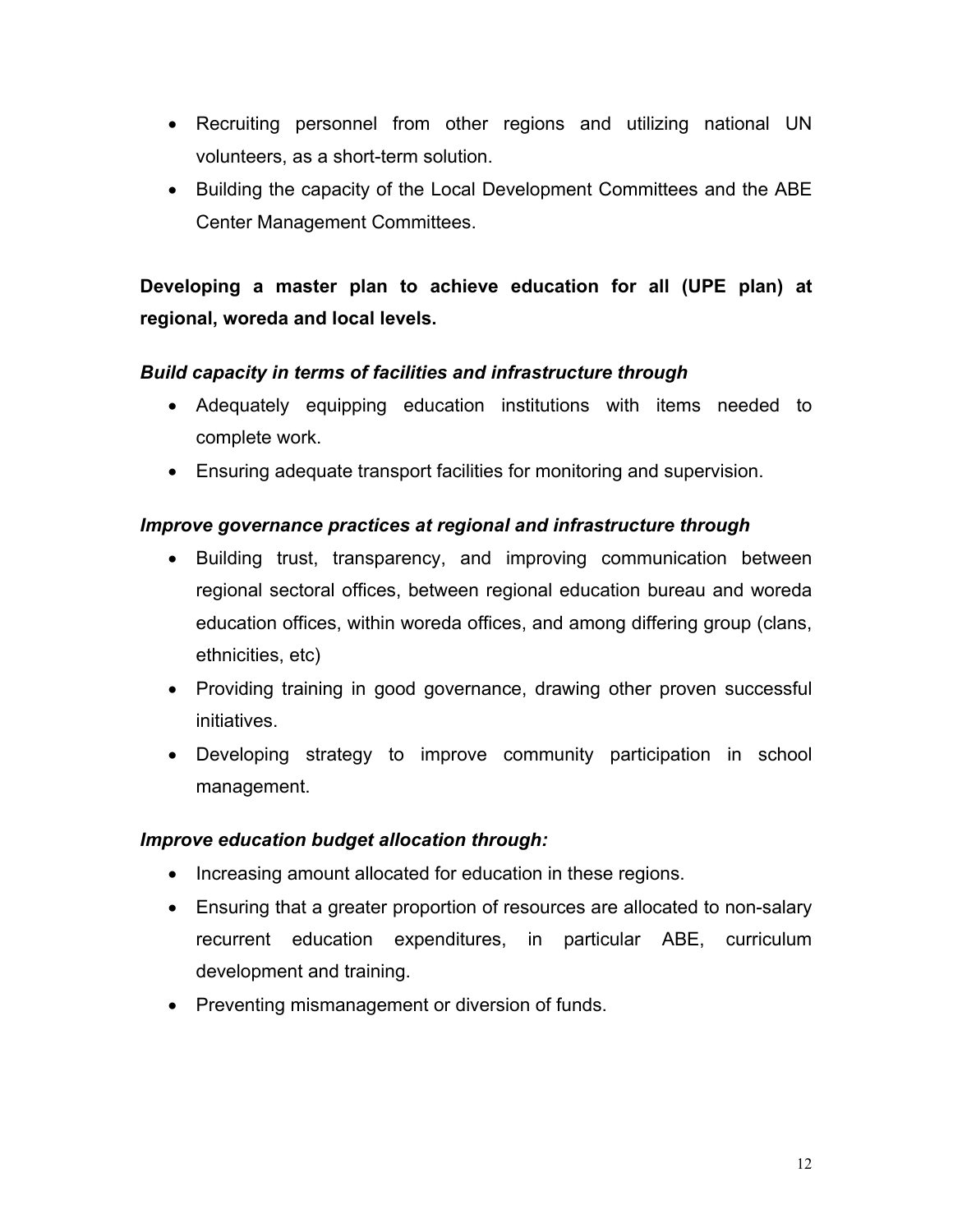### **3.2 Secondary Education**

- Build more secondary schools in collaboration with the beneficiary community to accommodate the demand for secondary education which will grow rapidly in the coming years.
- Provide secondary schools with vital facilities such as libraries and laboratories as well as adequately equip them with necessary educational materials.
- Establish low-cost boarding secondary schools with the active participation of beneficiary communities at centrally located sites in pastorallist areas where the settlement pattern is highly dispersed.
- Devise strategies that will enable these boarding schools to generate their own income and consequently partially cover their running cost.
- Build low-cost hostels in the vicinity of secondary schools for pastoralist students who have come from far away places to attend their secondary education, giving priority to females .
- Provide pastoralist children from very poor families and areas where there are no secondary schools with pocket money for food and clothing so that they can continue their education in areas where such schools and relatives who can give them shelter are available.
- Improve the quality of secondary education by:
	- Using Information Communication Technology (ITC) that is adapted to local objective realities.
	- Attracting and retaining adequate number of teachers qualified for the level.
	- Building the capacity of teachers through continuous on-job training.
	- Organizing secondary schools into clusters at woreda or zonal level and establishing resource center where resources are shared and teachers of various departments (subject areas) exchange their experiences.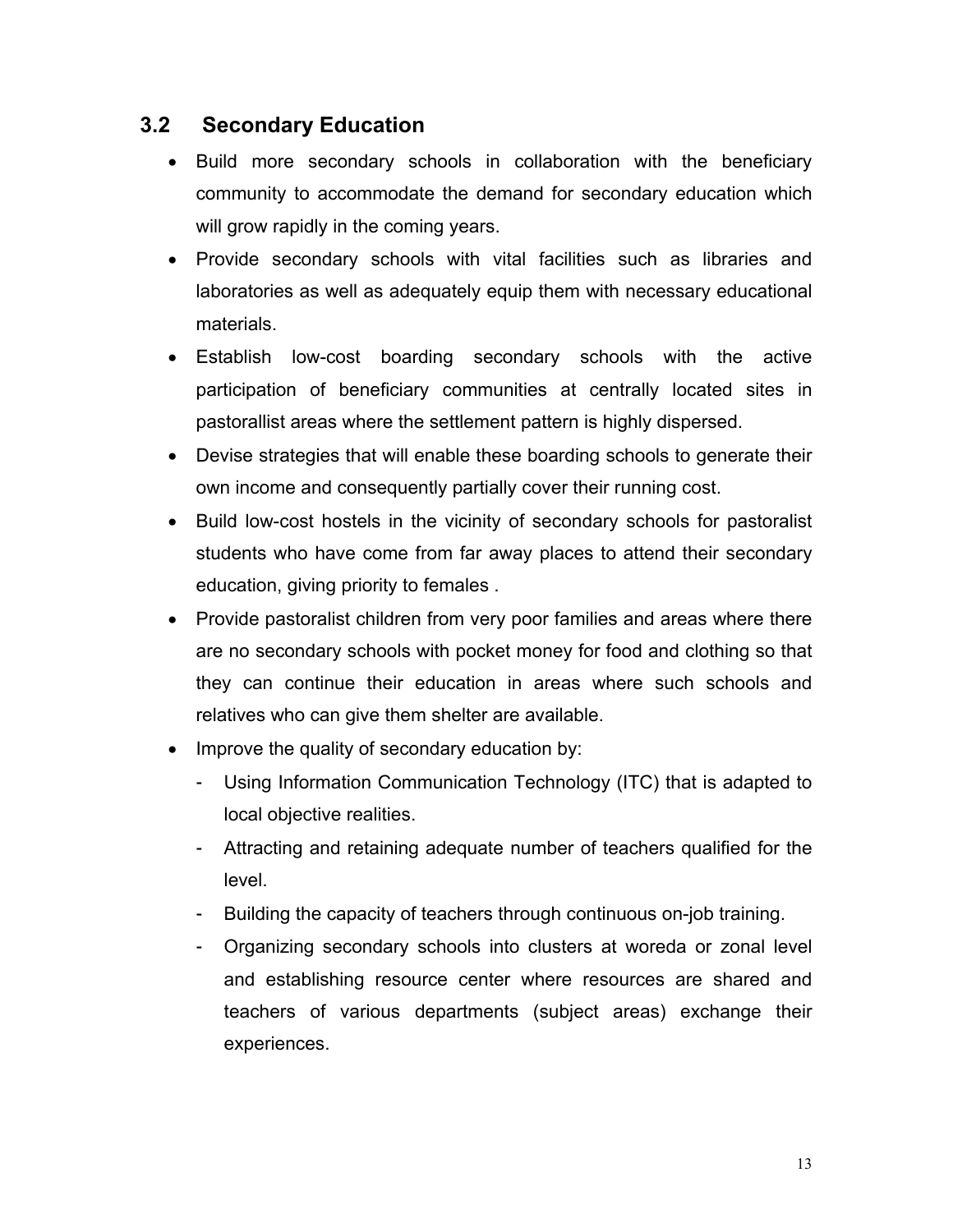# **3.3 Distance Education**

- Employ the distance education system to make second cycle primary and secondary higher education accessible to youth and adults who for different reasons could not continue their Education through conventional schooling . Make the necessary preparation to this end in terms of producing self-instructional modules for various grade Levels and subjects, organizing tutorial services, arranging occasional face-to-face contacts, etc.
- Use distance education in particular to improve the low level of education of ABE facilitators in pastoralist areas continuously.

# **3.4 Teachers Education and Training**

- Create favorable conditions for Teachers Education Colleges in pastoralist regions to engage in the over all local capacity building activities besides their regular duties and responsibilities..
- Institutionalize the training of ABE facilitators as part and parcel of the regular training responsibilities of Teacher Education Colleges Institutes.
- Entwine Teacher Education Colleges Institutes in pastoralist areas with their counterparts in neighboring regions so that the former can benefit from the experiences of the latter and upgrade the capacity of their teaching staff.
- Insure that TECs/ TTIs in pastoralist areas provide courses on the socioeconomic and cultural realities of the pastoralist population in their training program.
- Harmonize the criteria of recruitment of trainees who join teachers training institutions with the objective realities of pastoralist areas and give priority to female candidates.
- Build the capacity of supervisors at regional and woreda level through continuous training.
- Make the training offered by the institutions relevant and instrumental to elicit positive change in the life of pastoralists.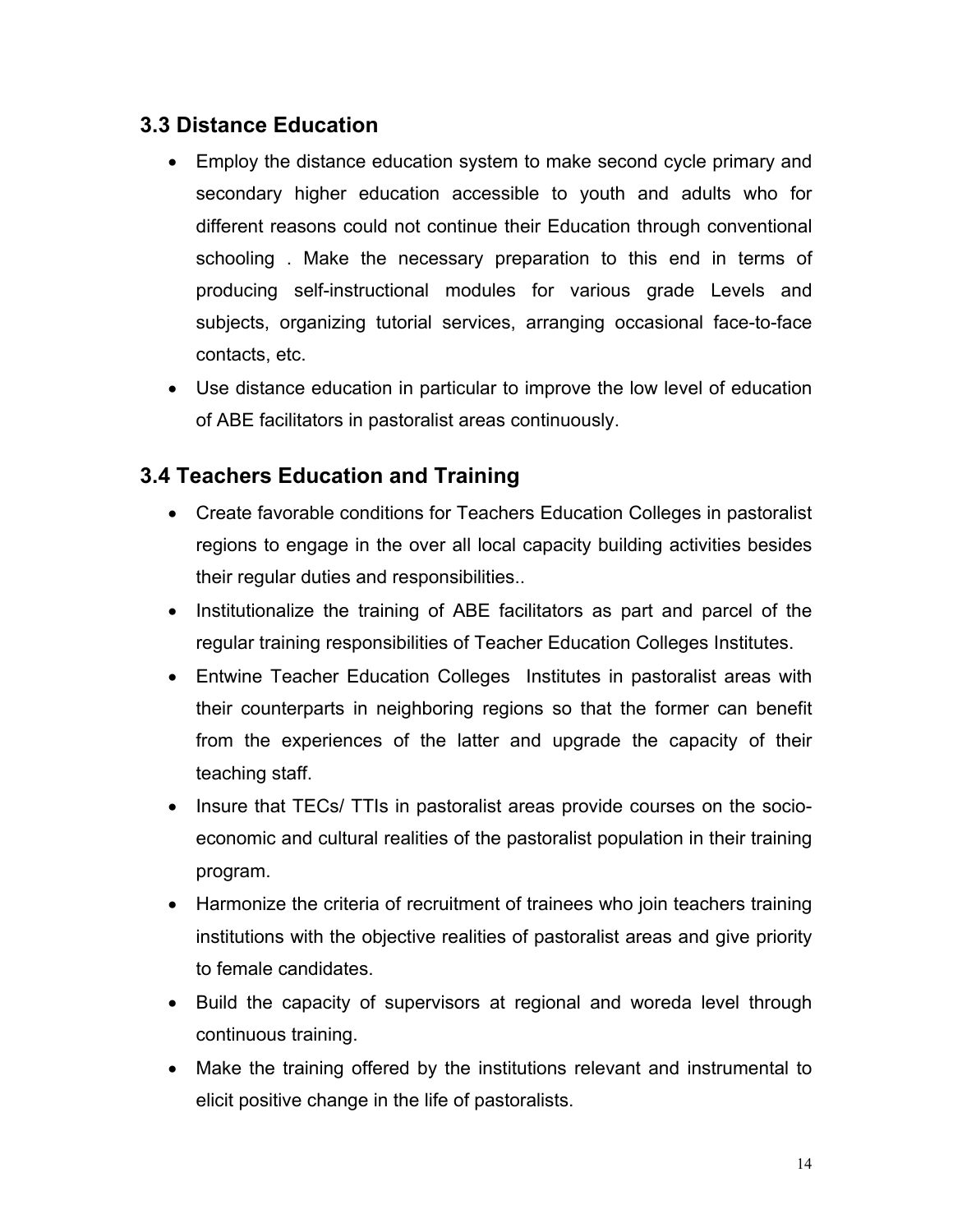- Upgrade the capacity and qualification level of teachers (certificate  $\rightarrow$ diploma  $\rightarrow$  first degree  $\rightarrow$  etc) through continuous short and long-term in service training programs.
- Take practical steps to produce teachers, particularly female teachers in pastoralist areas who, as stipulated in the Teachers Development program,
	- Possess adequate academic knowledge, professional ethics, positive thinking and self-confidence.
- engage themselves and their students in practical experiments (research activities), implement continuous assessment and democratic class management principles.
- Have adequate knowledge about their students and give the necessary support accordingly.

# **3.5 Adult Education**

- Adapt the national Adult Education Strategy designed at federal level to the realities of pastoralist areas and work hard for its implementation.
- Reduce the magnitude of poverty in pastoralist areas by :.
- designing and implementing livelihood functional adult literacy and other non-formal adult Education and training programs and.
- creating conducive conditions that will enable concerned governmental and non-governmental organizations to pull their resources and coordinate their efforts towards attaining the above stated-goal

# **3.6 Elimination of Child Labor Exploitation**

- Carry out extensive sensitization work to create awareness on the adverse consequences of child labour exploitation and mobilize the public at large for its elimination.
- Incorporate issues on child labour exploitation into facilitators and formal teachers training curricula.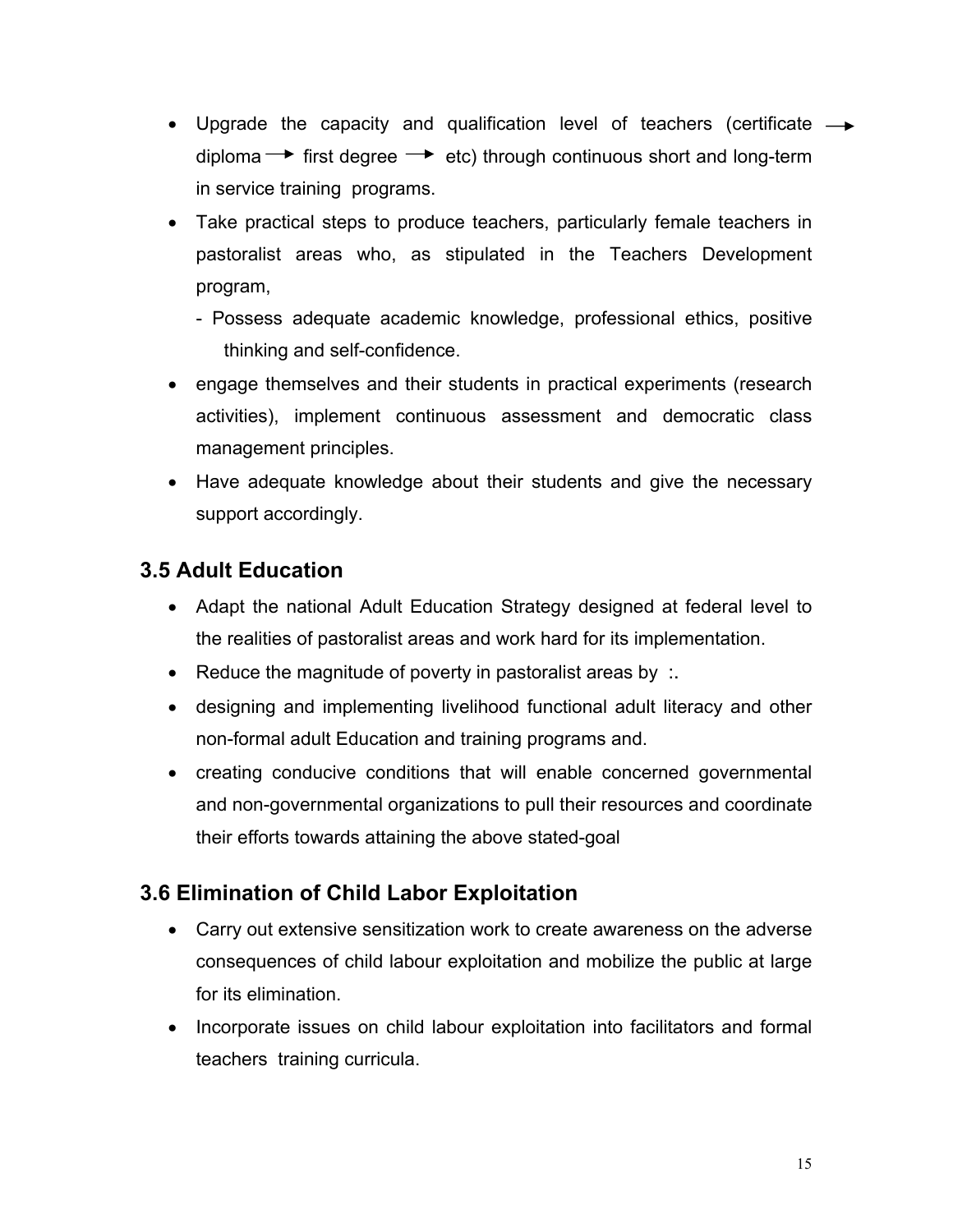- Devise strategies that diminish the interference of child labour on the education pastoralist children such as making the time of learning flexible enough to be determined by parents themselves and taking education to the village where children reside.
- Raise the level of awareness of concerned executive bodies in pastoralist areas so as to enable them to play their due roles in protecting children from exploitation and taking appropriate legal measures against the perpetrators of child labour exploitation..

# **3.7 Educational Radio programs**

- Extensively use radio as a vital medium to support the teaching-learning process in the classroom, in - service training of ABE facilitators, distance education programs as well as in sensitization and awareness creation activities by establishing relatively low-cost local FM radio stations as far as possible.
- Make provisions for other locally suitable information and communication technology equipment to improve the quality of education.

# **3.8 Incentives for Teachers and Other Professionals**

- Put in place an incentive system for teachers and other professionals who are willing to work in the harsh conditions of pastoralist areas, on the basis of the experiences of other regions and countries.
- Evaluate the incentive system over time and make adjustments accordingly.

# **3.9 Follow-up, Support and Evaluation**

• Conduct a quarterly meeting in which concerned regional and federal participants evaluate the status of performance of educational activities planned for the quarter in pastoralist areas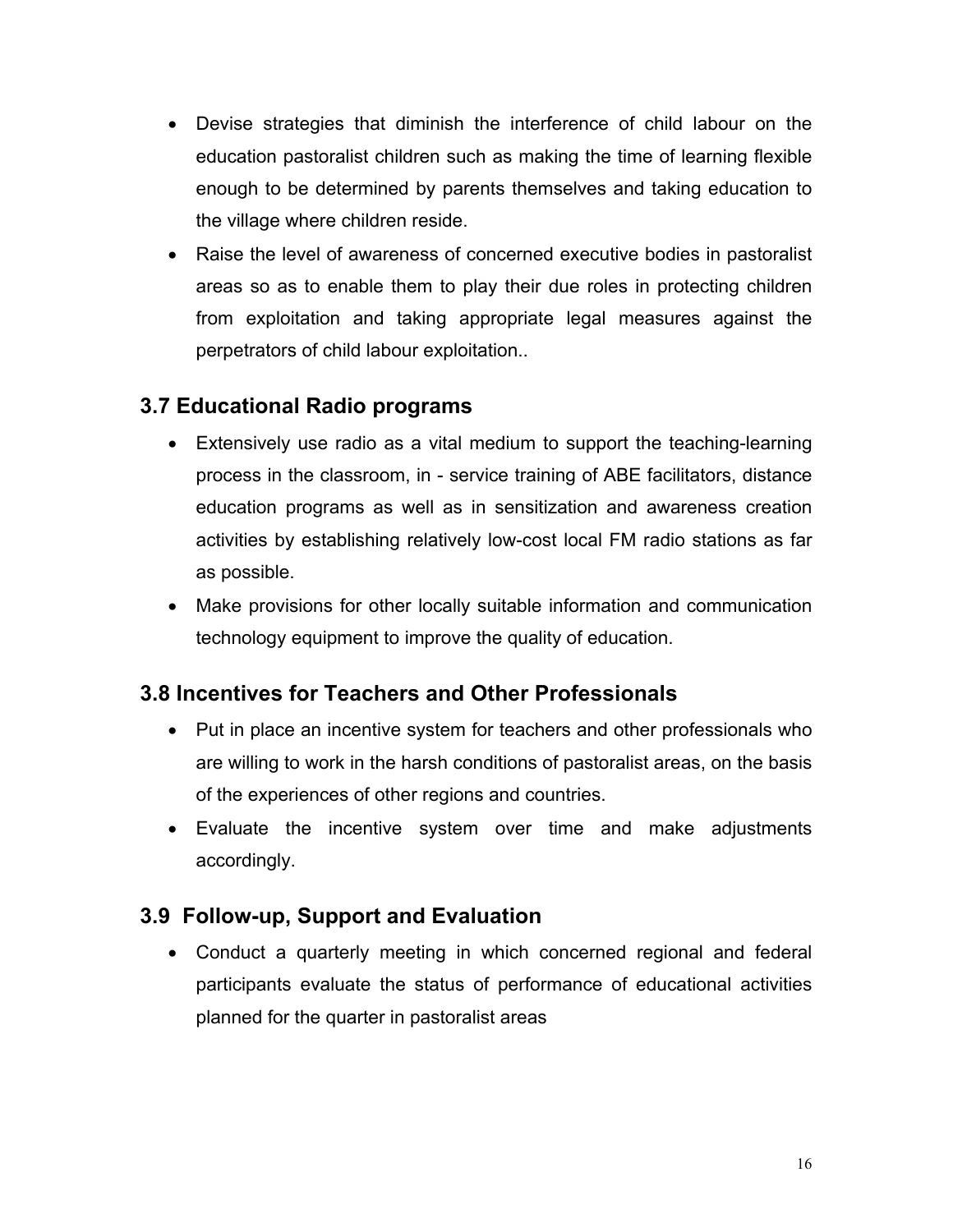- Organize a bi-annual forum in which concerned woreda, regional and federal participants evaluate the status of performance of planned activities for the period as well as share experiences.
- Establish strong Information management system at all levels of pastoralist regions to ensure the collection of timely, accurate and relevant educational data, as well as preparation and dissemination of quartery, bianual and annual reports to concerned bodies on time.
- Ensure that the duties and responsibilities of educational management bodies at various levels entail transparency and accountability.
- Continue the provision of need based special support to pastoralist regions, as well as the joint planning, monitoring and evaluation mechanism put in place in a more consolidated manner until the regions stand on their own and need special support no more.
- Follow-up and give the necessary support to ensure that professionals of pastoralist regions who have received training at federal level or abroad share it with their collogues.
- Establish a system in which the community, particularly parents, actively participate in the monitoring and evaluation of the day-to-day Education activities at school center level.

# **3.10 Partnership**

- Work in close collaboration with government bodies at all levels that have stake in the development of pastoralist areas, particularly with ministries/ bureaux /offices of Health , Water Resource Food-scurrility and Agriculture, and jointly evaluate performance periodically.
- Establish close partnership and networking with international and local non-governmental organizations that are engaged in pastoralist Education.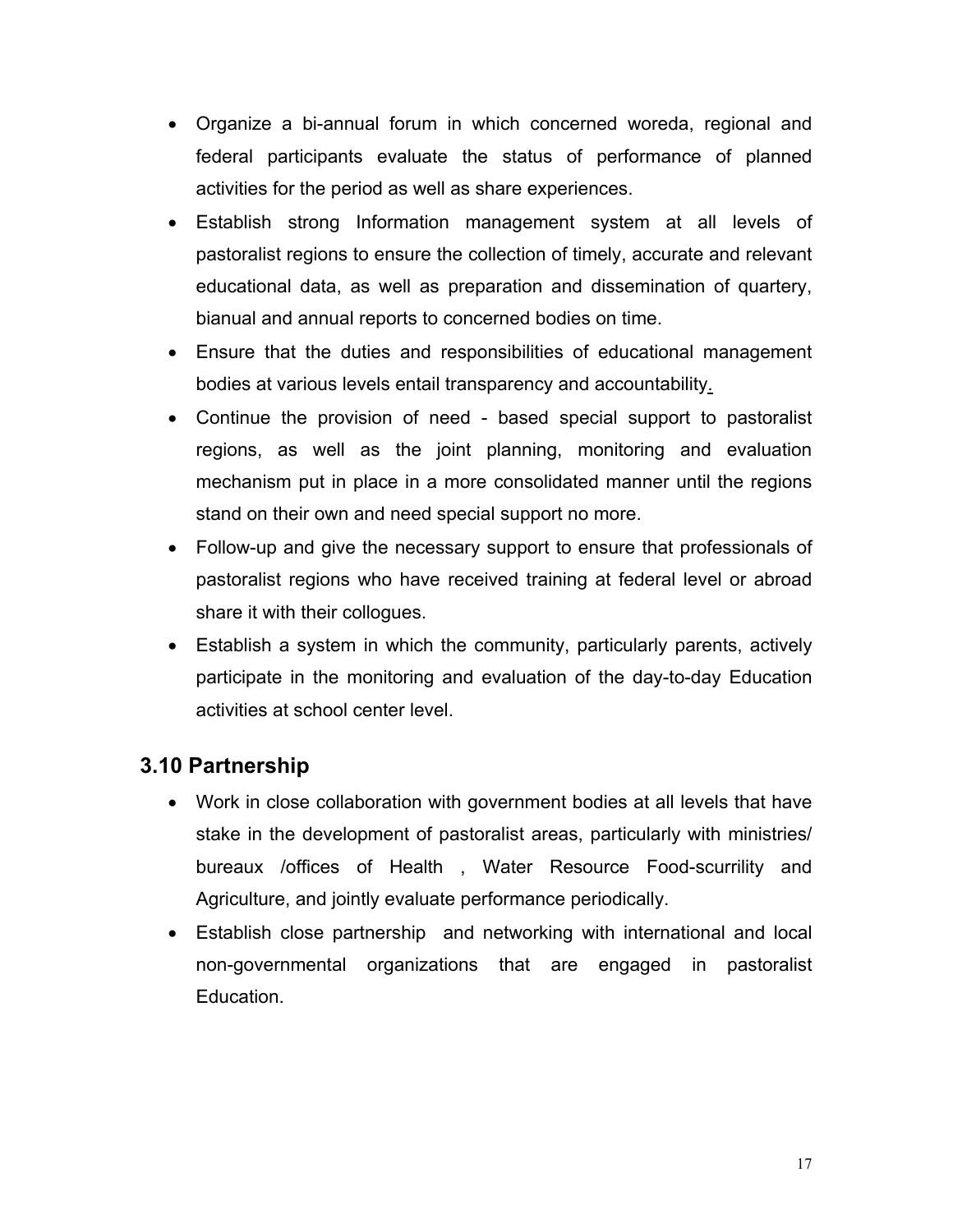- Create conducive situations for higher education institutions particularly universities found in pastoralist areas to contributes their due share for the development of pastoralist education and training by engaging themselves in research and capacity-building activities.
- Elevate the prevailing cooperation between pastoralist regions and neighboring regions to a higher level and to all the sub-sectors of the education system in order to accelerate the pace of building the capacity of pastoralist regions.
- Adapt the national strategy of special needs education to the objective realities of pastoralist areas and work hand in glove with governmental and non-governmental organizations as well as pastoralist communities for its implementation.

# **3.11 Duties and Responsibilities of Implementing Bodies**

### **a) The Federal Ministry of Education**

The Federal Ministry of education will undertake the following duties and responsibilities in addition to those given to it by proclamation.

- Prepare annual plan of special support in close consultation with and on the basis of the needs of pastoralist regions and implement the plan..
- Build the capacity of Educational management bodies and professionals of pastoralist regions continuously, and provide technical and professional support to the regions.
- Solicit additional resources to pastoralist regions if need be.
- Raise the level of commitment of concerned decision makers, educational management bodies and professionals to the development of pastoralist education.
- Introduce innovative practices and delivery modes acquired from the experiences of other countries and the findings of local research activities to expand access and improve quality of education in pastoralist areas,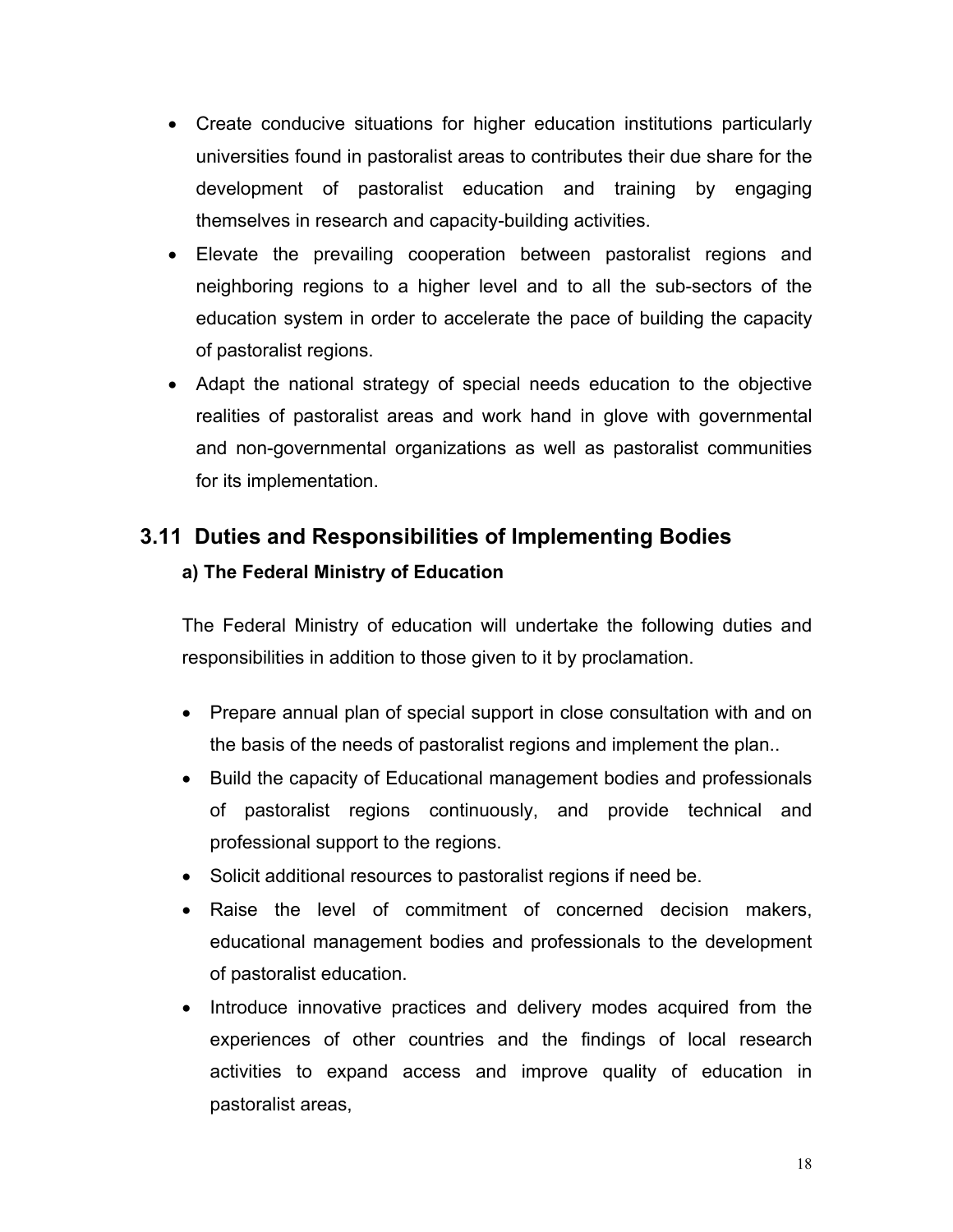#### **b) Regional Education Bureau**

Likewise, the Education Bureaux of pastoralist regions bear the following additional duties and responsibilities of promoting pastoralist education in their respective regions.

- Prepare curricula for formal primary education, alternative basic education and non-formal adult education in accordance with the Education and Training Policy, the curriculum framework developed at federal level, and by taking into account the socio-economic and cultural realities of the pastoralist population.
- Prepare teaching learning materials on the basis of the above stated curricula for the various target groups and programs, publish and distribute them to schools / learning centers.
- Ensure that educational management bodies and professionals at various levels are fully committed to the education of pastoralists.
- Provide material, professional and technical support to woreda education offices, and build the capacity of educational management bodies and professionals at woreda level.
- Coordinate, monitor and evaluate the activities of non-governmental and civic organizations that are engaged in pastoralist education, as well as give them the necessary support to make their efforts fruitful .
- Devise and implement an incentive system that will attract teachers and other professionals to work in the region.
- Clearly identify the region's needs for special support and communicate them to the federal ministry of education on time.

#### **c) Woreda Education Office**

- Build and manage ABE centers, formal schools, boarding schools and hostel with the active participation of the community.
- Devise strategies for the realization of EFA goals in the woreda..
- Provide consolidated supervisory support to ABE centers and allocate the necessary budget and transportation facility accordingly.